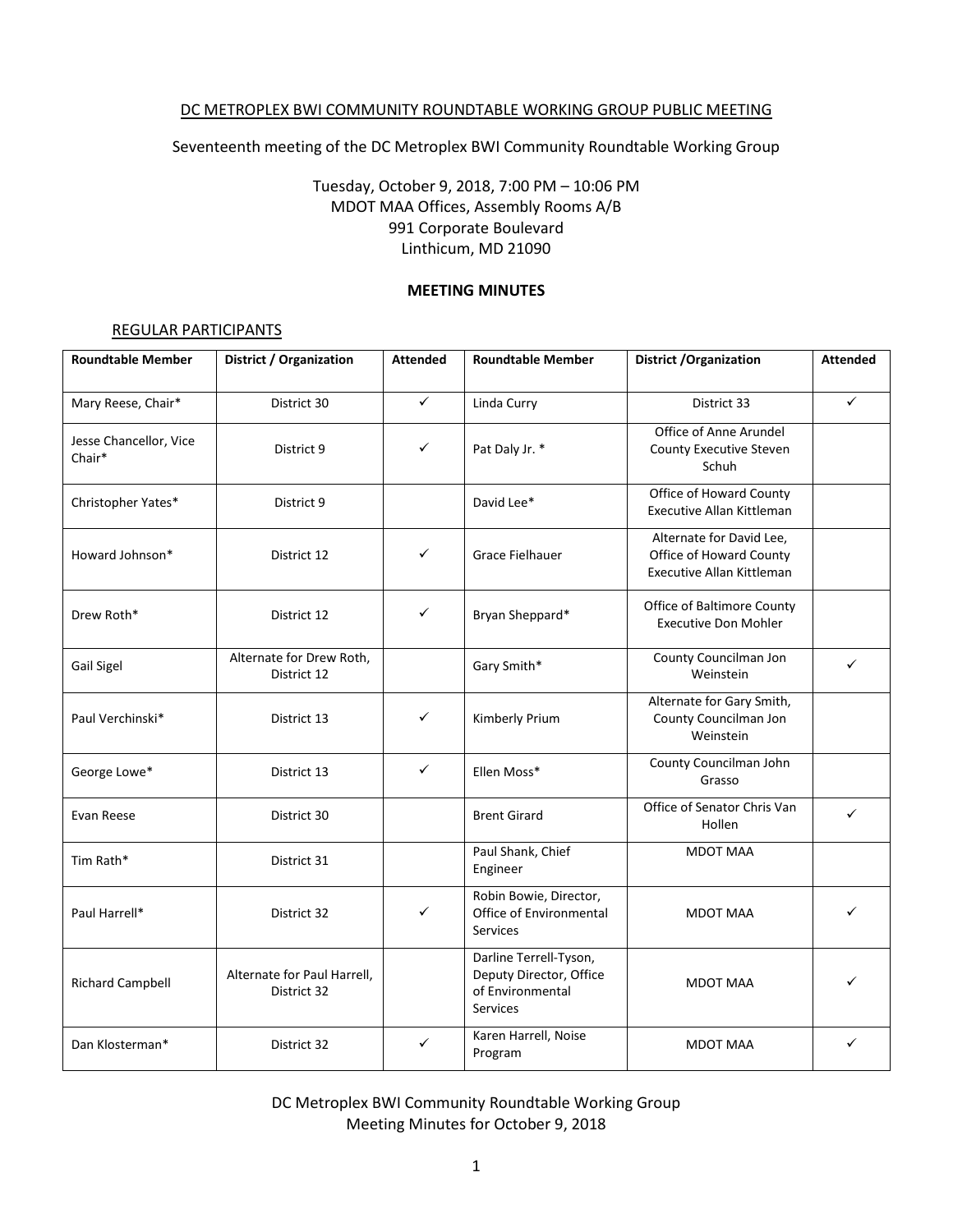| <b>Roundtable Member</b>      | District / Organization                                                                          | <b>Attended</b> | <b>Roundtable Member</b>     | <b>District / Organization</b>             | <b>Attended</b> |
|-------------------------------|--------------------------------------------------------------------------------------------------|-----------------|------------------------------|--------------------------------------------|-----------------|
| Marcus Parker Sr.             | Alternate for Dan<br>Klosterman, District 32                                                     |                 | Louisa Goldstein,<br>Counsel | MDOT MAA                                   |                 |
| David Scheffenacker<br>$Jr.*$ | District 32                                                                                      |                 | Greg Voos                    | <b>NBAA</b>                                |                 |
| Lance Brasher*                | District 33                                                                                      | ✓               | Kyle Evans                   | General Aviation Rep, CP<br>Management LLC |                 |
| Ramond Robinson               | Alternate for Pat Daly Jr.,<br>Office of Anne Arundel<br><b>County Executive Steven</b><br>Schuh |                 | David Richardson             | Southwest Airlines                         |                 |

*\*Voting Members*

#### ADDITIONAL PARTICIPANTS

Maryland Department of Transportation (MDOT) Maryland Aviation Administration (MAA)

Trey Hanna, Assistant for Legislative and Special Projects Roberta Walker, Administrative Assistant

Contractor Support Royce Bassarab, HNTB

#### MEETING MATERIALS

Participants received the following materials in advance:

- Meeting Agenda for October 9, 2018
- Draft Meeting Minutes from July 17, 2018

Handouts at meeting:

- Meeting Agenda for October 9, 2018
- Draft Meeting Minutes from July 17, 2018
- E-mails between Roundtable Chair and MDOT MAA regarding status of legal petition
- E-mails between Roundtable Chair and Jennifer Solomon regarding re-engaging with the Roundtable
- E-mails between Roundtable Chair, Vice-Chair, and MDOT MAA regarding the status of the MDOT MAA's analysis of proposed FAA procedure designs
- September 21, 2018 FAA Response letter to Howard County Administrative Petition to FAA
- Roundtable letter to Senators Thune, Blunt, Nelson, and Cantwell regarding the FAA Reauthorization Act of 2017
- DC Metroplex BWI Roundtable Administrative Petition to the MDOT MAA
- E-mails between Roundtable Chair and MDOT MAA regarding BWI Marshall expansion

Presentations at meeting:

- Meeting Agenda for October 9, 2018
- Draft Meeting Minutes from July 17, 2018
- State of Maryland Administrative Petition to the FAA
- E-mails between Roundtable Chair and MDOT MAA regarding status of legal petition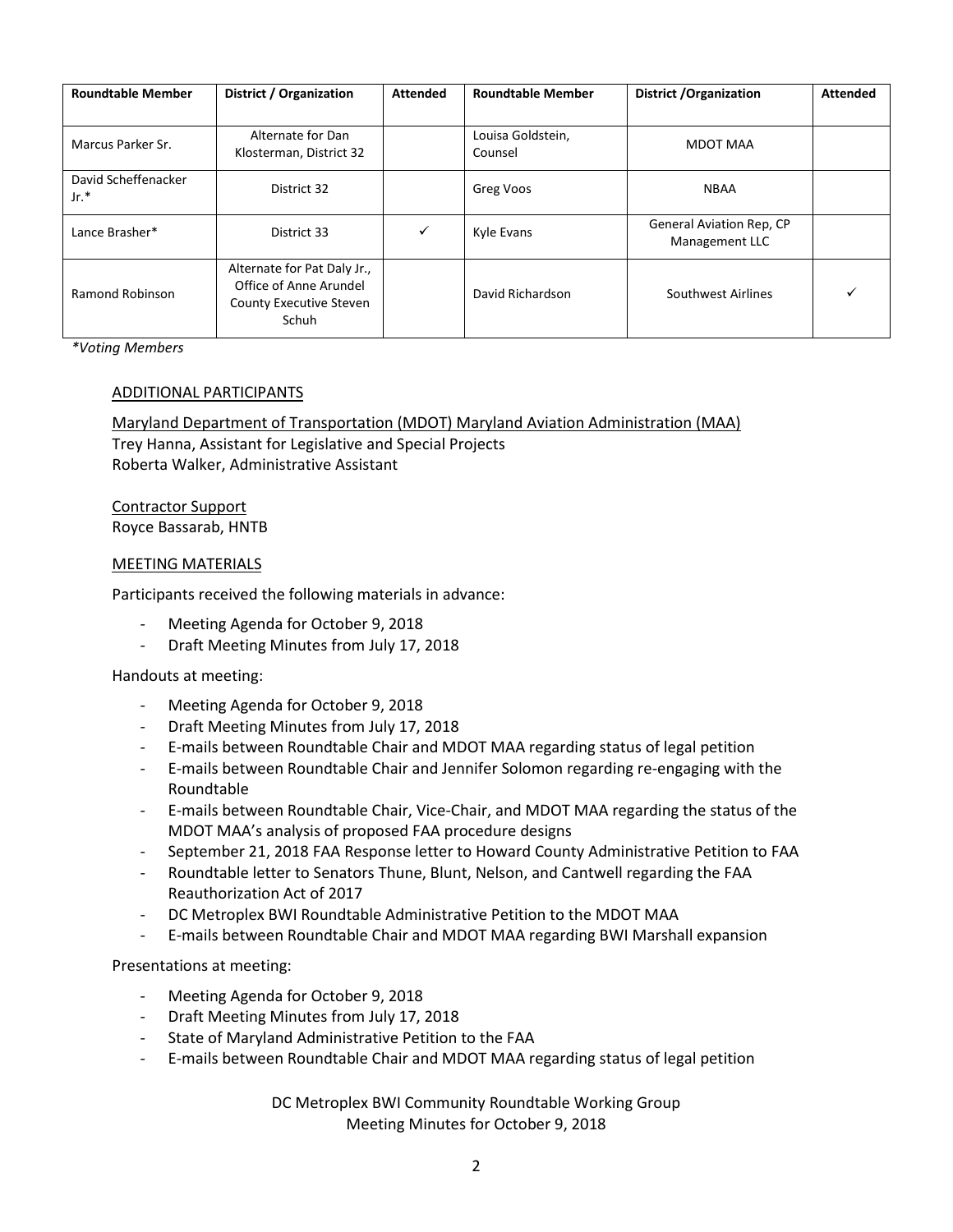- E-mails between Roundtable Chair and Jennifer Solomon regarding re-engaging with the Roundtable
- E-mails between Roundtable Chair, Vice-Chair, and MDOT MAA regarding the status of the MDOT MAA's analysis of proposed FAA procedure designs
- Howard County Administrative Petition to the FAA
- September 21, 2018 FAA Response letter to Howard County Administrative Petition to FAA
- Roundtable letter to Senators Thune, Blunt, Nelson, and Cantwell regarding the FAA Reauthorization Act of 2017
- DC Metroplex BWI Roundtable Administrative Petition to the MDOT MAA
- E-mails between Roundtable Chair and MDOT MAA regarding BWI Marshall expansion
- FAA Order 5190.6B, Airport Compliance Manual, Appendix X, 14 CFR Part 161

### **1. INTRODUCTIONS (7:01)**

### *Introduction*

Ms. Mary Reese (Chair) welcomed attendees and opened the meeting. Ms. Reese indicated that Mr. Drew Roth has been in an accident, and that the Roundtable wishes him a speedy recovery and that Mr. Roth expects to return in November or December.

### *Member roll call*

Ms. Reese asked members of the Roundtable to introduce themselves. Roundtable members introduced themselves to meeting attendees. Ms. Reese indicated that legislative districts are located on each of the name placards in the event that meeting attendees had specific questions for their representatives. Ms. Reese apologized so many representatives were missing from the meeting.

### *Review and approve agenda for tonight's meeting*

Prior to approving the agenda for the meeting, Ms. Reese proposed reordering the listed topics under Item two. Ms. Reese proposed that the first topic under Item two would be communication with Jennifer Solomon, the FAA Eastern Regional Administrator, the second would be communications with the MDOT MAA, the third would be the status of the June 26<sup>th</sup> Administrative Petition to the FAA, and the fourth would be an update on the Howard County Administrative Petition. Ms. Reese invited other additions or changes.

Mr. Paul Verchinski made a motion to amend the agenda, and proposed a list of items that could represent steps the Roundtable could take. The items Mr. Verchinski listed included the following:

- Reestablishing the Maryland Airplane Noise Legislative Committee
- Seeking the endorsement of large homeowner's associations (HOA's) for Roundtable actions
- Picketing BWI Marshall
- Holding meetings with Southwest Airlines
- Suggesting noise riders to appropriations bills
- Asking Congress to request a Government Accountability Office (GAO) report on NextGen airplane noise
- Requesting the FAA Inspector General look into NextGen aircraft noise
- Have a representative from the Roundtable attend Maryland Aviation Commission meetings and speak out as appropriate

Mr. Verchinski agreed that these items could be discussed in more detail under Agenda Item eight, "Steps moving forward". Mr. Jesse Chancellor (Vice Chair) motioned to approve the amended agenda.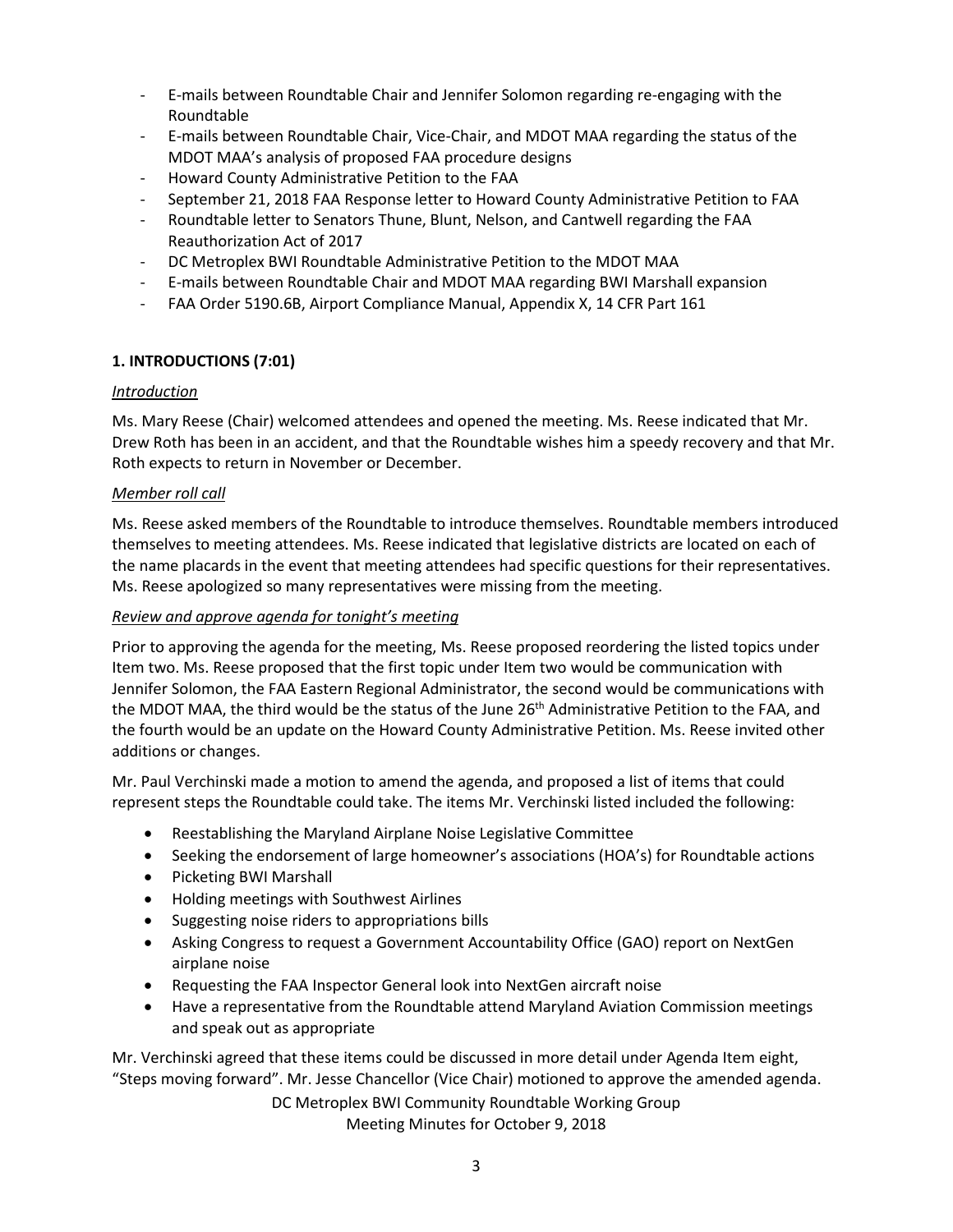An unidentified Roundtable member seconded the motion. The meeting agenda for tonight's meeting is approved.

# *Review and approve July 17, 2018 meeting minutes*

Ms. Reese moved to approve the minutes from the July 17, 2018 Roundtable meeting. Ms. Reese, Mr. Chancellor, and Ms. Linda Curry discussed whether the meeting minutes from the July 17, 2018 meeting were ready to be approved. Mr. Chancellor stated that administrative deadlines are tight, the Roundtable membership is entirely volunteer, and that the minutes are often tabled due to insufficient time for Roundtable review prior to each meeting. Mr. Chancellor highlighted that for this meeting, there was some review and edits to the minutes between the Roundtable and the MDOT MAA and that he felt enough time had passed that MDOT MAA should have distributed the minutes sooner.

Mr. Chancellor and Ms. Robin Bowie of the MDOT MAA discussed a revised process to update the meeting minutes once the MDOT MAA receives all comments from the Roundtable. Ms. Curry requested clarification on the process that would ensure all Roundtable member comments were included prior to the Roundtable finalization of the minutes. The Roundtable discussed putting draft minutes on the website.

Ms. Reese moved to table the approval of the July 17, 2018 meeting minutes. Mr. Verchinski seconded and the. Delaying approval of the July 17, 2018 meeting minutes until the December meeting are approved.

### **2. FAA COMMUNICATION UPDATES**

### *Communication with Jennifer Solomon, FAA Eastern Regional Administrator*

Ms. Reese indicated that Ms. Jennifer Solomon, the FAA Eastern Region Regional Administrator, had been in contact via email with Ms. Reese and Mr. Chancellor. Ms. Reese noted the FAA agreed in recent correspondence to participate in future Roundtable discussions and indicated that she is targeting the first week of December for holding the next Roundtable meeting to facilitate FAA attendance. However, Ms. Reese indicated that the exact date of the meeting would depend on the MDOT MAA's ongoing analysis of FAA's proposed procedures and a vote from the Roundtable at the conclusion of tonight's meeting.

Ms. Reese reviewed the timeline of email communications between the FAA and the Roundtable, Ms. Reese started by reviewing an email from Ms. Reese on August 1, 2018 to the FAA. In that email, Ms. Reese referenced the Roundtable's request for the FAA to work on the Runway 28 changes that might benefit Howard County. Ms. Reese noted on August 2, 2018, Ms. Solomon responded and indicated that FAA legal was reviewing the Roundtable's request. On September 25, 2018 Ms. Reese renewed the request for a response and invited FAA to attend the October 9, 2018 Roundtable meeting.

Ms. Reese noted that on September 28, 2018, Ms. Solomon responded to Ms. Reese's September 25 request and explained the FAA had conducted internal discussions regarding the proposed procedures presented to the Roundtable at the April 24, 2018 Roundtable. Ms. Reese highlighted Ms. Solomon explained internal FAA discussions had concluded that changes were not required to the procedures presented to the Roundtable in April and that the MDOT MAA was free to proceed with the Roundtable's analysis of the proposed procedures.

# *Communication with MDOT MAA on status of HMMH and MDOT MAA progress analyzing procedure data provided from FAA*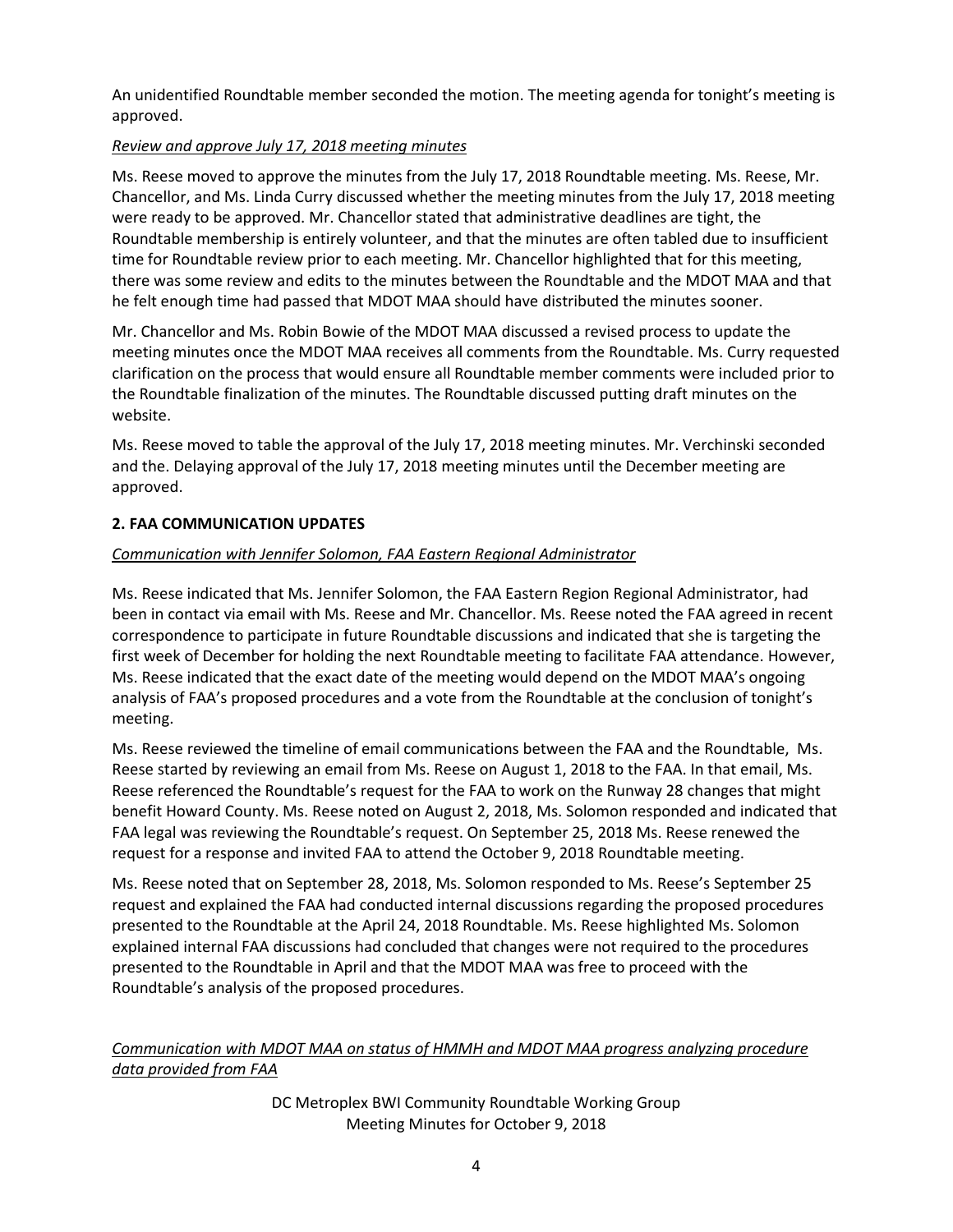Ms. Reese noted that following recent email communication with the FAA, it appeared the FAA had been communicating with the MDOT MAA and that potential changes to the procedures that the MDOT MAA thought were necessary would no longer be required or impact prior data being analyzed. Ms. Reese implored the FAA and MDOT MAA to reach common understanding such that analysis of the proposed procedures could continue.

Mr. Chancellor summarized an email he sent to Ms. Bowie and Mr. Paul Shank of the MDOT MAA that he was led to believe the FAA had protracted internal discussions concerning the conceptual procedure designs following the April 2018 Roundtable meeting. Mr. Chancellor noted it was his understanding that these FAA discussions had concluded, and determined that changes to the procedures as presented to the Roundtable in April 2018 were not required. Mr. Chancellor concluded it was his understanding the FAA indicated they had recently verified with the MDOT MAA that they had the most accurate data for the proposed procedures and that the MDOT MAA could resume the proposed procedure analysis started following the April 2018 Roundtable meeting, to which Ms. Bowie responded in the affirmative.

Ms. Bowie noted that she has not yet received an email from Ms. Solomon; but that the possibility existed the FAA may have communicated with others at the MDOT MAA regarding the proposed procedures. Ms. Bowie explained she subsequently discussed the issue with Ms. Solomon by telephone. Ms. Reese responded and stated the Roundtable needs to have those MDOT MAA employees with knowledge of the communication between the MDOT MAA and the FAA at future Roundtable meetings.

Mr. Paul Harrell stated that the proposed procedures would also impact departures from Runway 15R, and inquired as to whether that was being evaluated by the MDOT MAA. Ms. Bowie responded that the MDOT MAA will model the entirety of the proposed procedures as presented in to the Roundtable April, 2018. Ms. Reese questioned whether or not the MDOT MAA needs to model changes that do not pertain to Roundtable concerns in an effort to save time. Ms. Bowie responded and referenced the original Roundtable motion that directed the MDOT MAA to model the procedures. Mr. Chancellor responded and noted the discussion that occurred surrounding the HMMH scope of work and the additional data analysis beyond analysis of TERPZ and LINSE. He noted it was his understanding the analysis should focus on the essential needs versus the nice-to-have. Ms. Bowie noted it was the MDOT MAA's understating from the Roundtable's motion that the MDOT MAA was to model the entirety of the proposed procedures, and that if this was no longer required it would be beneficial to know. Mr. Chancellor responded he would review the motion following this meeting with the Technical Sub-Committee to confirm if the MDOT MAA's understanding of the analysis was correct.

Ms. Curry inquired whether Mr. Shank will be in attendance at the next meeting as he serves the role of technical advisor to the Roundtable. Ms. Bowie responded in the affirmative that Mr. Shank would be in attendance.

Mr. Harrell stated that the reason he was interested in seeing the analysis for Runway 15R was that a change in where aircraft fly has the potential to decrease noise in one area and increase noise in another, and that the Roundtable should understand those impacts.

Mr. Chancellor asked the MDOT MAA for the timeline for the analysis as was discussed in prior email communications. Ms. Bowie responded that the earliest that HMMH can produce the analysis is November 19, 2018 and is the date MDOT MAA will receive the results for internal review. After MDOT MAA receives the analysis results, they need to be thoroughly reviewed by the MDOT MAA legal department due to ongoing legal activities between the State of Maryland and the FAA . Ms. Curry asked if the procedure analysis had been reviewed by MDOT MAA legal prior to the meeting in July at which the MDOT MAA was scheduled to present the analysis results. Ms. Bowie responded that at that point the modeling had not begun and that the MDOT MAA started discussing the potential for procedural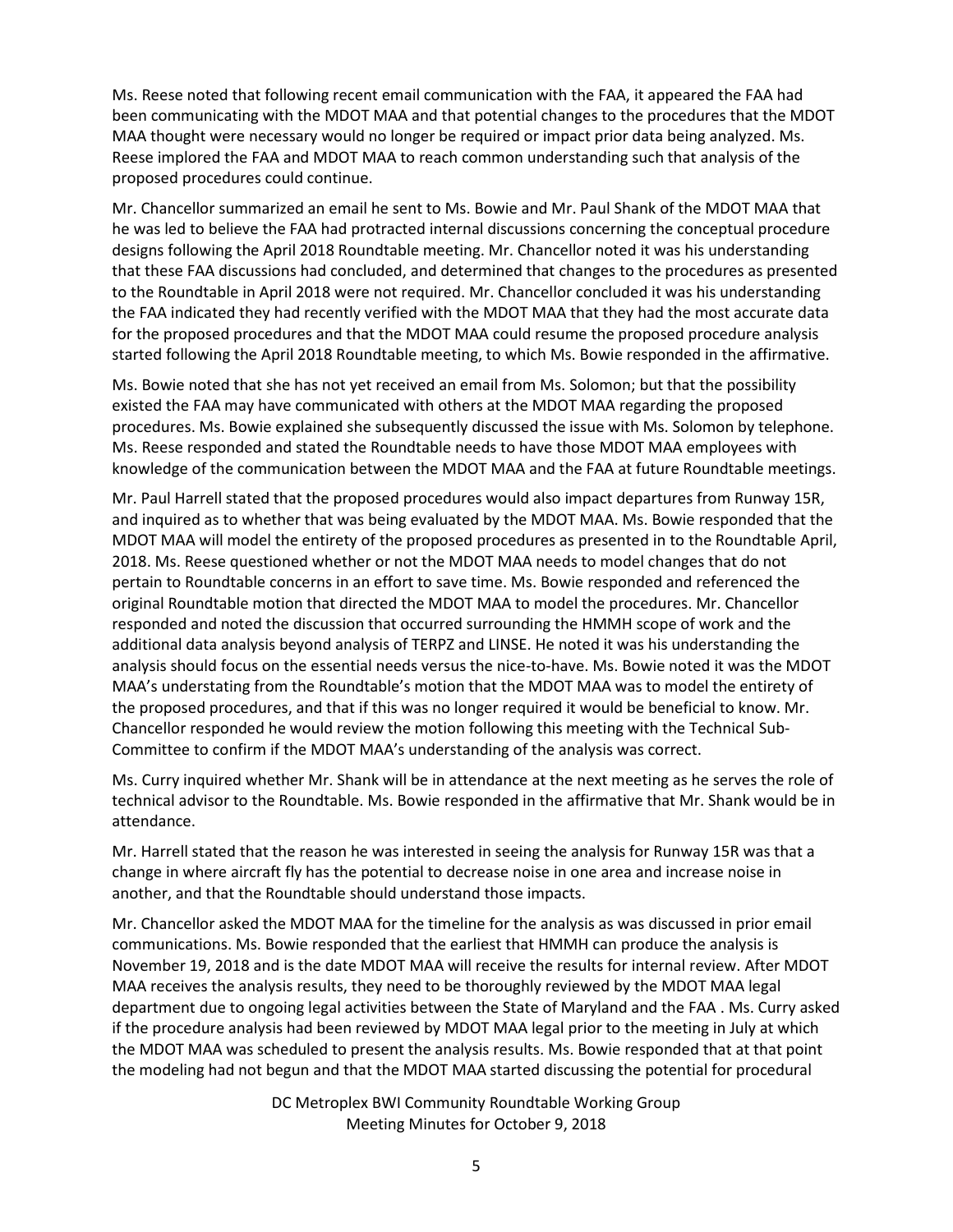changes around July 9 or July 10, 2018 after not receiving satisfactory responses from the FAA. Ms. Curry asked Ms. Bowie if the MDOT MAA had in fact been prepared to present the proposed procedure analysis results in July. Ms. Bowie responded in the affirmative and that MDOT MAA had hoped to be ready. Ms. Reese asked if the analysis could be fast-tracked with a focus on the changes the Roundtable requested.

Ms. Reese stated she supports Mr. Chancellor's suggestion that the Roundtable would like to be briefed by MDOT MAA before the FAA attends a Roundtable meeting. Ms. Bowie questioned when the FAA was planning to attend, to which Ms. Reese indicated she understood Ms. Solomon's email to say that the FAA could come the first week of December. Ms. Reese stated that the Roundtable could have two meetings to accommodate Ms. Solomon's suggestion. Ms. Bowie clarified her understanding that FAA could offer someone to participate via telephone to answer technical questions, but that she understood FAA was not likely to attend in person as they are expecting a recommendation from the Roundtable after consideration, discussion, and a Roundtable vote on the proposed procedures.

Mr. Chancellor stated that the Roundtable had originally requested MDOT MAA present to the Technical Committee, and wants to ensure that the Technical Committee has an opportunity to review the analysis, vet any questions on behalf of the entire Roundtable, and give MDOT MAA a chance to address those prior to presenting to the entire Roundtable. Mr. Chancellor does not want the Roundtable process to be rushed. Mr. Chancellor asked of Ms. Bowie whether the legal concerns were related to the State's petition to the FAA or the Roundtable petition to the MDOT MAA. Ms. Bowie confirmed that the concern is related to the State's petition to the FAA.

### *Status of June 26, 2018 Administrative Petition from the Office of the Attorney General to the FAA*

Ms. Reese moved on to discuss the status of the State's Administrative Petition, and reviewed communications with Ms. Louisa Goldstein of the MDOT MAA and the State's Attorney General Office. Ms. Reese indicated that she initially was told by Ms. Goldstein that the State had still not received a response from FAA, but on October 9, 2018, the MDOT MAA received a letter from FAA dated September 10, 2018. Ms. Reese highlighted the FAA's letter to MDOT MAA regarding the State's Administrative Petition. Similar to the letter FAA sent in response to Howard County's petition, the FAA's letter to the MDOT MAA stated that it concluded no formal right exists for Maryland to "petition" the Acting Administrator. Ms. Reese noted the letter concluded by explained that the flight procedures referenced in the petition were implemented years ago, that there is no major federal action associated with these procedures, and as such, the FAA declined to respond to the State's administrative petition as it does not have a legal duty to supplement those reviews.

Mr. Verchinski stated that the Oakland Mills Community Associated received a similar letter on September 18 or 19, 2018. He stated the letter was basically identical to the letter sent to Howard County. Mr. Chancellor noted that the operable language was the conclusion that nobody has a right to petition the FAA.

Ms. Reese added that Ms. Goldstein stated that FAA submitted the letter to the MDOT MAA's outside counsel, which did not address the issues raised in the petition. Mr. Lance Brasher noted that it was disappointing that the FAA did not address the substantive elements of the petition, as he believed outside counsel and Ms. Goldstein did a good job.

Ms. Curry requested clarification that Ms. Reese received the letter dated September 10, 2018 on October 9, 2018. Ms. Reese stated that she and Mr. Chancellor noted that they are unsure if the letter reached its intended recipient in a timely manner, and emphasized that she did invite Ms. Goldstein to attend tonight's meeting. Mr. Brasher re-emphasized that the Roundtable has spent the last two years making recommendations. Mr. Harrell inquired as to the overall status of the State's petition, to which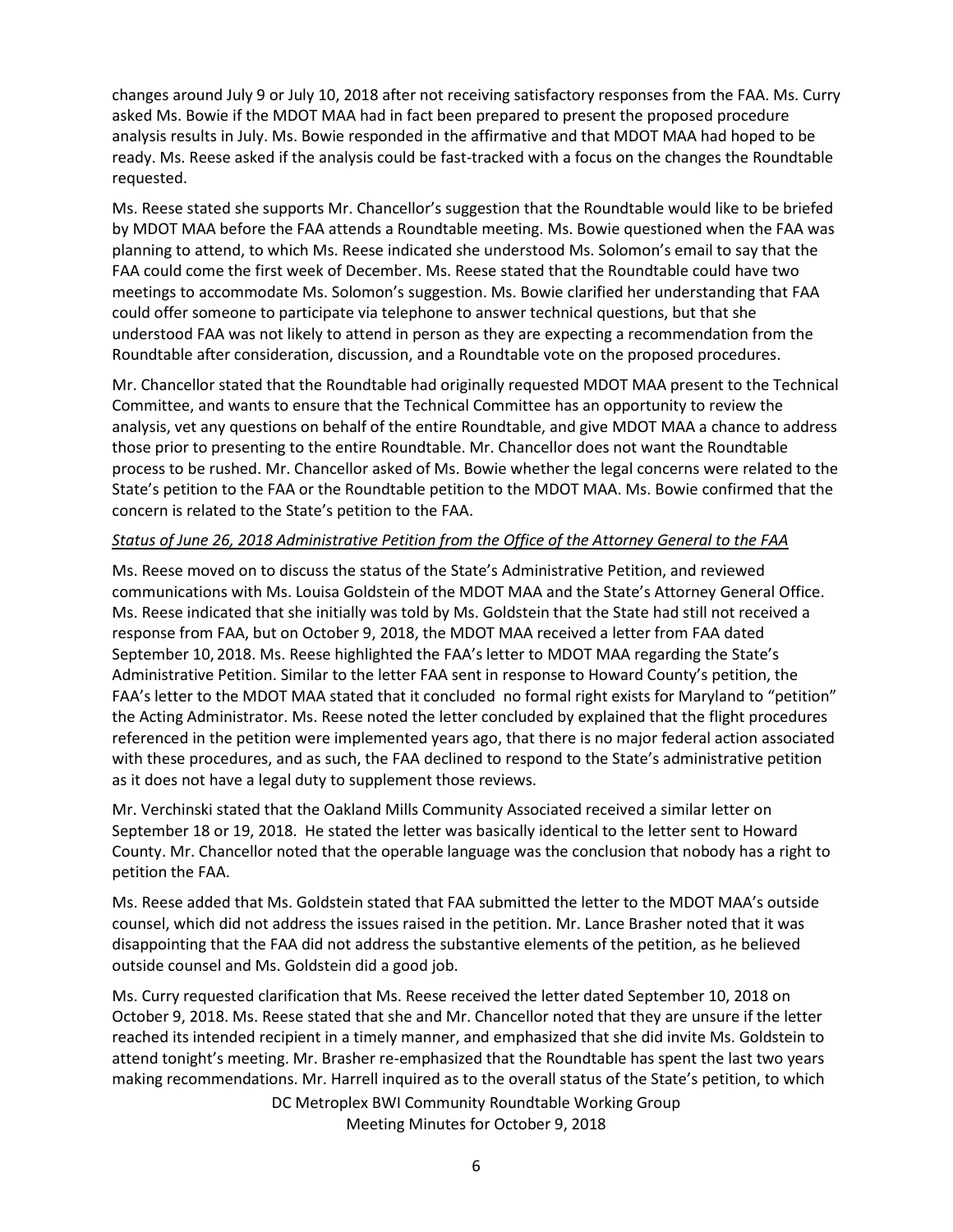Ms. Reese quoted Ms. Goldstein's email saying that the Office of the Attorney General in consultation with outside counsel is evaluating the State's options.

# *Howard County Administrative Petition to FAA update provided by Lewis Taylor, Senior Assistant County Solicitor, Howard County Office of Law*

Ms. Reese introduced the next topic, the Howard County administrative petition to the FAA. Ms. Reese shared her appreciation for the Howard County Public Information Office in their timely response to her inquiry. Mr. Lewis Taylor, the Senior Assistant Counsel for Howard County, indicated that unfortunately, he did not have much to add to the contents of the letter and noted the letter is nearly identical to the one received by the State. Mr. Taylor had called Ms. Goldstein who confirmed that the State also received a letter from the FAA. Mr. Taylor stated that Howard County believes there is a possibility for filing an action in Federal courts, although no decision to do so had yet been made. Mr. Taylor inquired as to whether the State would be interested in taking any future actions jointly, and Ms. Goldstein indicated that the State would take that under advisement.

Mr. Taylor shared that it is rather disingenuous for FAA to withhold discussions on certain issues unless the State and Howard County petitions are withdrawn, which seems to be contradictory but consistent with the playbook of delay and obfuscation experienced by the Roundtable. Mr. Taylor inquired as to why a technical analysis prepared by HMMH could not be provided to the Roundtable without MDOT MAA and legal counsel review. Mr. Taylor wondered why the technical analysis would need to be reviewed by legal. Mr. Taylor concluded by expressing less optimism than Mr. Brasher, and does not foresee the State taking additional actions.

# **3. UPDATE ON FAA REAUTHORIZATION ACT**

Ms. Reese welcomed and introduced Mr. Brent Girard from Senator Chris Van Hollen's office and stated he may also be able to answer questions about FAA reauthorization, as well as representatives from the Montgomery County Quiet Skies Coalition (MCQSC).

Mr. Brasher stated that the Roundtable was able to secure the support of Senators Ben Cardin and Van Hollen on an amendment to the FAA Reauthorization Act regarding dispersion and altitude. The amendment was proposed but was not included in the final bill. Mr. Brasher and Ms. Anne Hollander of MCQSC met with Chairman of the Senate Transportation Committee Senator Thune. Mr. Brasher expressed disappointment that from his perspective that his audience had not investigated these issues, nor were there others reaching out to them. Mr. Brasher emphasized in meetings that NextGen resembled highways in the sky which did raise interest, but ultimately support for the amendment did not materialize. Mr. Brasher stated that if the House of Representatives shifts there would be new opportunities. Mr. Brasher pointed out that most of the Metroplex projects are located in generally blue states, and Ms. Reese noted that the current House and Senate leadership represent rural areas, which may not have the same noise concerns.

Mr. Brasher noted that the FAA Reauthorization Act of 2018 passed by a wide margin, and included reauthorization of a private investment corporation. Most of the noise provisions relate to studies to be completed within one or two years. Mr. Brasher listed example noise-related provisions which included the following:

- A requirement that the FAA complete noise studies looking at alternatives to Day Night Average Sound Level (DNL) 65 dB
- Updating Airport Noise Exposure Maps (NEMs)
- Allowing airports to request dispersion for new procedures (although it applies to departures up to 6,000 feet and it is unclear if it applies to arrivals)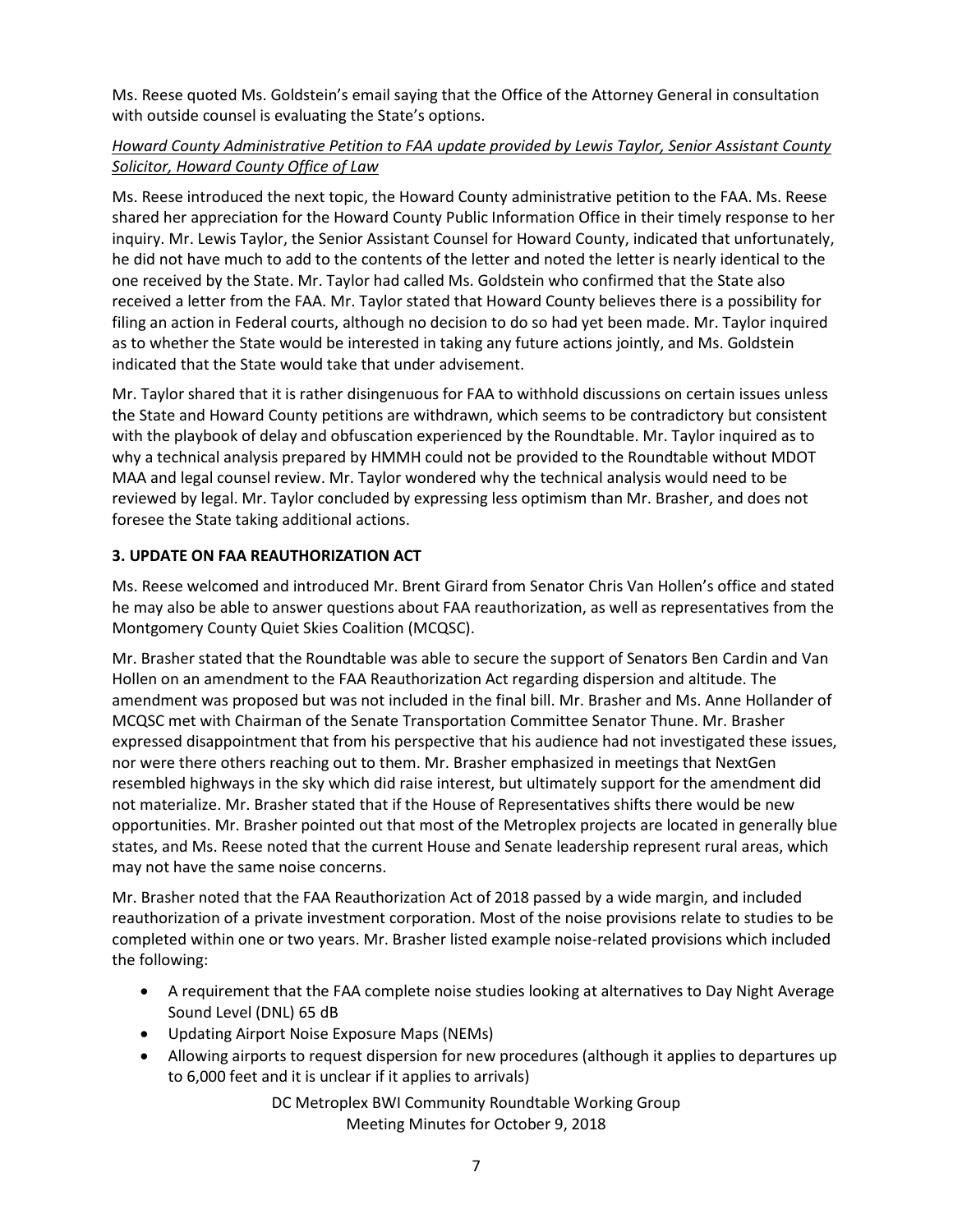- Provisions to supplement the FAA's current noise ombudsman
- Provisions for supersonic aircraft.

Mr. Brasher concluded by highlighting Section 191 which discusses expedited environmental review provisions, and noting that the Reauthorization Act includes positive developments but they are unlikely to solve the Roundtable's concerns within the next two years. Ms. Curry indicated that she has shared the noise provisions with the Roundtable via email. Ms. Reese requested that Mr. Brasher share his list with the Roundtable as it differs from that sent by Ms. Curry.

Ms. Curry asked if the legislation directs FAA to use the results of the various studies in any way, to which Mr. Brasher responded that none do. An audience member inquired as to what would happen if the FAA did not complete the studies, and Mr. Brasher responded that they would be in violation of the law and would likely be sued. There was discussion regarding whether all studies would be conducted by FAA or whether some oversight would be provided by Government Accountability Office (GAO).

Ms. Curry inquired as to what else could be done, to which Mr. Brasher noted that opportunities will continue to exist to insert provisions into proposed legislation, such as was done by Senator McCain in the National Defense Authorization Act (NDAA). Mr. Brasher noted that the State's petition included actions by the FAA that should be subject to the provisions in the NDAA.

Ms. Curry asked about other non-aviation aspects of the act. Mr. Girard noted that the legislation included funding for smaller airports in Hagerstown and Montgomery County, consumer protections for passengers with disabilities, minimum leg lengths and other provisions. Mr. Girard stated that Senators Van Hollen and Cardin submitted four amendments, but noted that Republicans control the House, Senate and White House. Mr. Girard noted that Senator Van Hollen will continue to be engaged and will hold the FAA accountable for the provisions included in the act. Mr. Girard offered that the Senator's office would be very happy to provide answers to questions about the Reauthorization Act upon inquiry. Ms. Reese concluded the conversation by noting that the Roundtable will continue to explore avenues to pass legislation.

# **4. MDOT MAA COMMUNICATION UPDATES**

# *Board of Public Works July 19 hearing and vote*

Ms. Reese explained that the Maryland Board of Public Works (BPW) held a hearing on July 19, 2018 to vote on the expansion plans for the Southwest terminal. Ms. Reese and Ms. Laura Donovan attended and provided testimony. Governor Larry Hogan and Treasurer Nancy Kopp voted to move forward, Comptroller Peter Franchot voted not to move forward. Mr. David Richardson of Southwest Airlines was also in attendance and provided testimony. Mr. Franchot challenged Southwest to help in providing solutions to the larger noise issue at BWI Marshall. The BPW voted 2-1 to support the project, including an amendment that requires an additional BPW vote upon re-opening of the gates vacated by Southwest on Terminal C upon completion of the new Terminal A gates. Ms. Reese noted that Governor Hogan described the future vote as a "difficult discussion".

### *Roundtable's September 10, 2018 Administrative Petition to the MDOT MAA*

Ms. Reese explained that she had received an email from Mr. Ricky Smith, the Executive Director of the MDOT MAA, that indicated the MDOT MAA will provide a response to the Roundtable petition but did not provide a timeline to do so. Mr. Chancellor added that the implementation of NextGen exposed the airport noise problem, and that perhaps BWI Marshall has grown beyond it's bounds and is now threatening quality of life in many communities. As an example, Mr. Chancellor described the additional flights that may result from a five-gate expansion. He noted that although the airport provides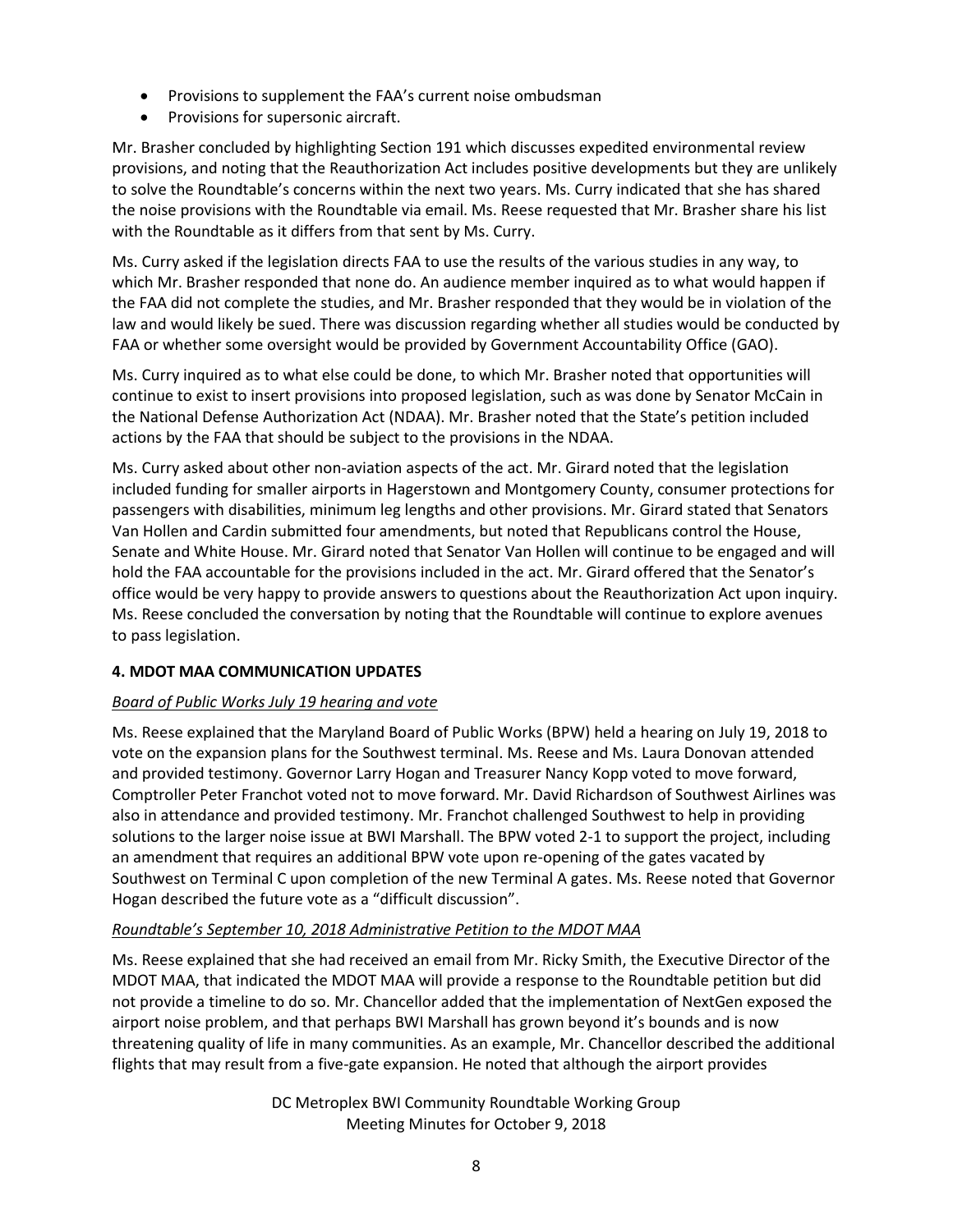tremendous economic benefits to the state, only certain communities pay a price for it. Mr. Chancellor stated that the petition addresses the concerns from neighborhoods, such as Annapolis, Ellicott City, and Clarksville, that are considerably further from the airport, and the petition is designed to address questions of growth and impacts and form the basis of a rational debate.

Mr. Chancellor explained that Anne Arundel County and Howard County, as well as Baltimore County residents are paying the price for the airport as everyone else benefits. Mr. Chancellor hopes that the State's response includes some substantive discussion on these topics. Ms. Reese provided information on the Airport Improvement Program grant process and noted that the Roundtable concerns resulted in pushback as it appeared to threaten federal grants. Mr. Chancellor clarified that the Roundtable developed the petition as citizens intending to receive a response rather than engage in litigation.

### *MDOT MAA's September 27, 2018 email response to Chair regarding BWI expansion plans*

Ms. Reese explained that she had invited Mr. Shank to attend tonight's meeting to discuss expansion plans at BWI Marshall. She shared Mr. Shank's response, which indicated that projects moving forward in the Capital Improvement Plan (CIP) are subject to the National Environmental Policy Act (NEPA), and includes preparation of an Environmental Assessment (EA). Mr. Shank's email stated that MDOT MAA is preparing responses to comments submitted during the public review process of the EA and therefore the MDOT MAA could not speak to the program at this evening's meeting.

Ms. Reese requested of the MDOT MAA that if Mr. Shank is not able to provide unbiased technical support to the Roundtable, that someone else should serve that role in his place. Ms. Bowie indicated that Mr. Shank intends to attend the future Roundtable meeting with the results of the MDOT MAA's technical analysis of FAA's proposed procedures. Mr. Brasher questioned whether the MDOT MAA follows FAA guidelines for environmental analysis. Ms. Bowie stated that the MDOT MAA's environmental reviews are done according to FAA Orders 1050.1F and 5050.4B. Mr. Verchinski asked about Maryland's environmental review laws, to which Ms. Bowie replied that the Maryland Environmental Policy Act is folded into the NEPA analysis. Mr. Harrell inquired as to whether the Maryland legislature could implement more stringent requirements, to which Ms. Bowie responded she could not answer. Ms. Reese indicated she could submit these questions to the MDOT MAA in writing, and asked about the current EA referenced in Mr. Shank's email. Ms. Bowie responded that the EA could be found at [the](http://www.marylandaviation.com/) MDOT MAA's website, which includes Ms. Barbara Deckert's inquiry about public comments.

*\*Note: The Draft EA for airport improvements at BWI Marshall can be found at: <http://www.marylandaviation.com/content/environmental/environmentaldocs.html>*

# **5. ROUNDTABLE DISCUSSION OF PART 161 PROCESS**

Ms. Reese introduced a slide showing the Title 14 Code of Federal Regulations (CFR) Part 161 process, which is the process that an airport operator must undertake to request changes to their operations with the FAA. Ms. Reese expressed that she understood that the MDOT MAA has not initiated a Part 161 Study for BWI Marshall. Ms. Reese further indicated that the Roundtable is interested in pursuing this topic further, including discussing Part 161 with Maryland legislators in the General Assembly to force the MDOT MAA to consider further pursing a Part 161 Study. Ms. Reese inquired as to Roundtable member's thoughts on pursuing this issue. Mr. Brasher asked if this was related to a presentation given by HMMH about restricting operating hours, to which Ms. Bowie responded affirmatively.

Ms. Curry expressed interest in making a motion to move forward, and the Roundtable discussed potential wording for the motion. Ms. Reese will draft language for the General Assembly forcing the MDOT MAA to initiate a Part 161 process with the support of Ms. Curry.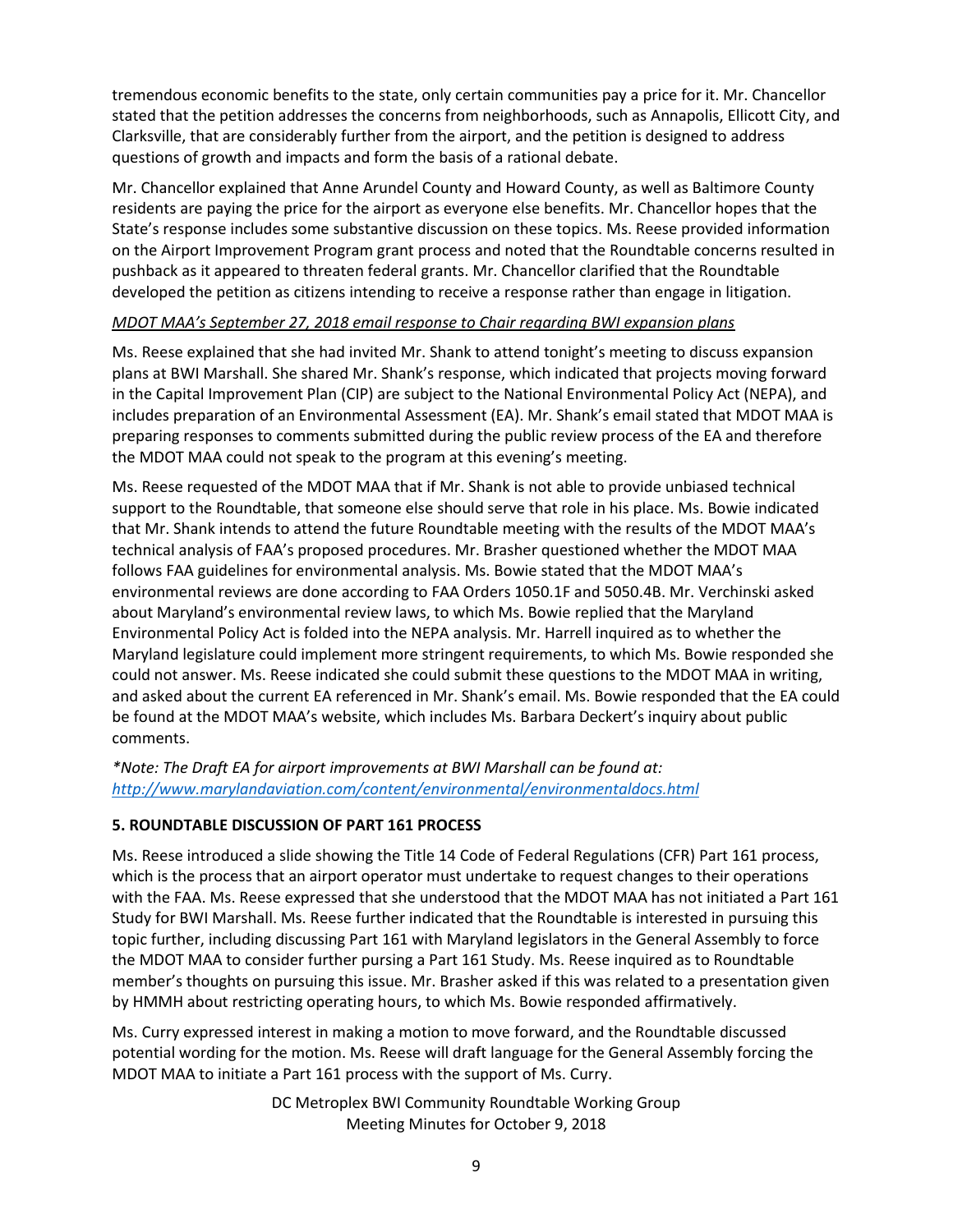Mr. Chancellor stated that he had inquired of Ms. Bowie if the MDOT MAA had considered a Part 161 Study, and if the MDOT MAA was looking at other changes that would assist the Roundtable's concerns. Ms. Bowie had conveyed to Mr. Chancellor that the MDOT MAA has not undertaken a Part 161 Study, that new concepts for noise reduction being studied by MIT at Boston Logan International Airport (BOS) were still being researched and evaluated by the FAA, and that the MDOT MAA intends to undertake an updated Part 150 Study in 2019.

Mr. Chancellor asked Ms. Bowie what kinds of topics will be addressed in the Part 150 Study, and Ms. Reese requested a briefing on Part 150 at the next meeting. Mr. Verchinski inquired as to what a Part 150 covered? Ms. Bowie replied that a Part 150 Study includes development of Noise Exposure Maps (NEMs), and that separately but using the same data, the MDOT MAA will update the State Airport Noise Zone (ANZ). Mr. Royce Bassarab from HNTB stated that in general, a Part 150 Study consists of NEMs for the existing year and five years into the future, and noise abatement options, including operational, land use and program/administrative measures. Mr. Bassarab explained that under Part 150, noise abatement measures must show a benefit within the DNL 65 dB noise contour to be approved by FAA. In general, a Part 150 Study will include a public process that includes airlines, community and the airport to the table to discuss potential abatement options.

Mr. Chancellor pointed out that the DNL 65 dB standard is too close to the airport, and changes that benefit people within the DNL 65 dB noise contour may have no impact 10-15 miles from the airport. Mr. Chancellor would like the MDOT MAA to develop a list of options to provide relief from aircraft noise and do the things within the MDOT MAA's control, which differs from the Part 150 process.

Ms. Curry asked what it means that the Part 150 process will involve communities. Mr. Bassarab explained that in the past studies, a Technical Advisory Committee (TAC) was formed, which included the Air Traffic Control Tower (ATCT), community representatives, the MDOT MAA, and the airlines who met and walked through the study process together. Ms. Curry expressed concern that the Part 150 would involve communities such as Severna Park, Laurel and Annapolis. Ms. Reese reemphasized the desire for a briefing about the Part 150 process and that she will submit questions to the MDOT MAA.

Ms. Bowie explained that MDOT MAA undertakes a NEM update under Part 150 every five years. Mr. Brasher inquired as to the significance of redoing the NEMs. Ms. Bowie explained that a Part 150 is used for land use planning and noise abatement. Mr. Bassarab explained the difference between the ANZ Update Study required under COMAR, and the Part 150 process. Mr. Bassarab concluded by explaining the Part 150 process allows the MDOT MAA to obtain funding used in the residential sound insulation program once accepted by the FAA, and allows local jurisdictions to proactively undertake land use planning activities.

Ms. Curry asked if noise monitors are used for the update. Mr. Bassarab indicated that noise contours are developed through the use of noise modeling, but that MDOT MAA will evaluate noise monitoring data to ensure that they align. Ms. Deckert indicated that an airport can petition the FAA to use noise data to produce noise contours, but understood that MDOT MAA does not have current noise monitoring data. Ms. Deckert pointed out that six of the original 23 permanent noise monitors are currently operational. Mr. Harrell indicated that MDOT MAA is working on installing new permanent noise monitors. Ms. Bowie responded that the project will be completed next year and that the new noise monitors are coming online in batches.

Ms. Reese indicated that she has requested portable noise monitoring and intends to request additional sessions, as there is no permanent noise monitor in Annapolis. Ms. Reese noted she is concerned with the use of the data from the portable and permanent noise monitors as they are expensive and require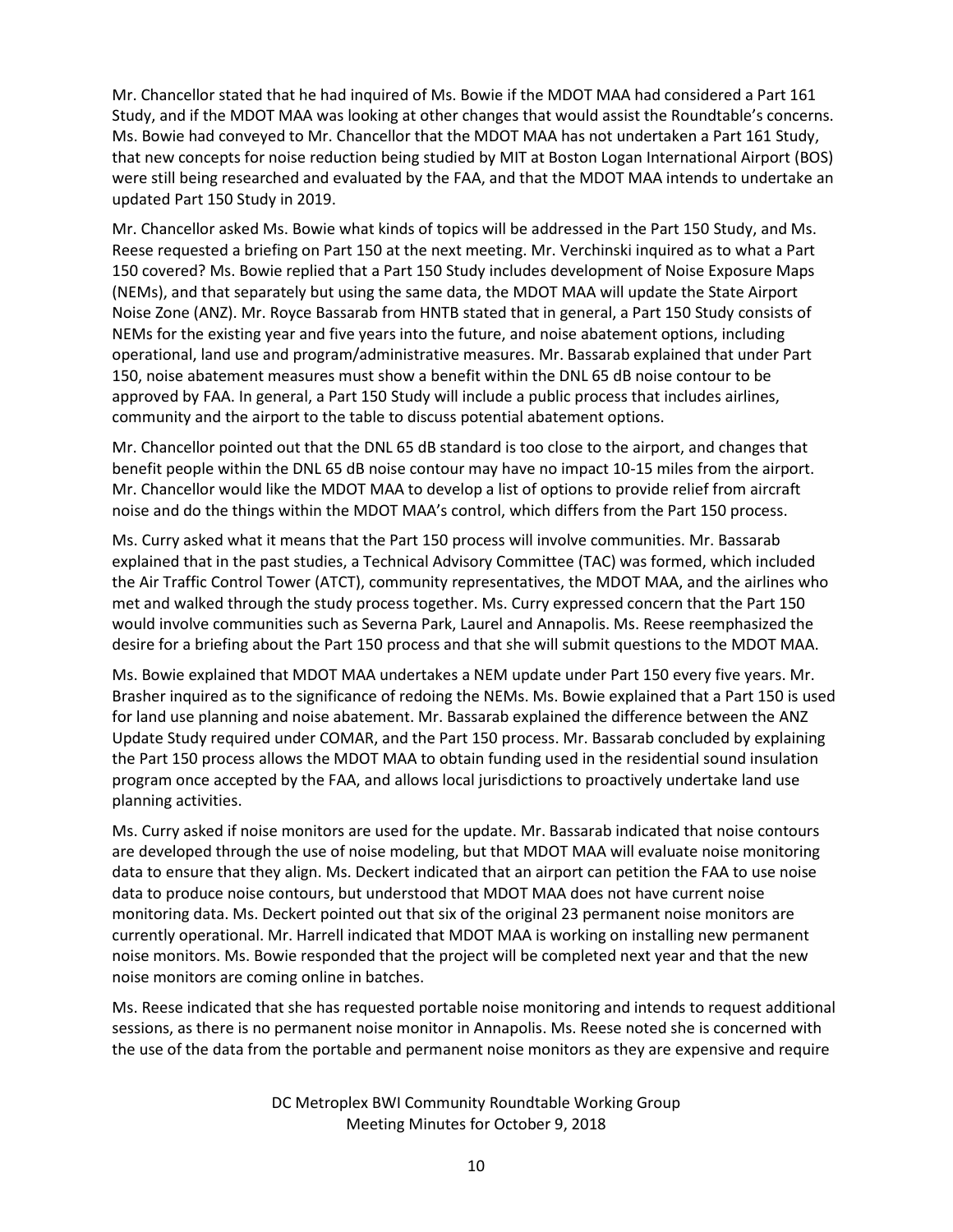taxpayer dollars. Ms. Reese asked if the Roundtable could have a role in suggesting and helping where the permanent noise monitors will be placed, and that she would submit that request in writing.

### **6. COMMUNICATIONS COMMITTEE UPDATE**

Ms. Curry noted she has kept the Roundtable updated of the Communications Committee via email. Ms. Curry explained her participation in two activities that she has not communicated to the Roundtable to date. The first was a conference call with Mr. Jim Spensley, a retired systems engineer who had dealt with NextGen building block capabilities. Ms. Curry will share the recorded conference call when it becomes available, but noted that Mr. Spensley discussed state aviation commissions and highlighted that Mr. Shank serves on the Maryland Aviation Commission, which she was not aware existed. Mr. Spensley suggested that you cannot change the FAA without working with your state aviation commission and that major hubs can direct traffic to smaller airports to reduce over-taxed systems. He also suggested that safety should be more of a concern than noise.

Ms. Bowie clarified that Mr. Shank attends Maryland Aviation Commission meetings, but is not a commissioner. Ms. Reese stated that there are nine voting members, eight of whom are appointed by the Governor.

Ms. Curry also explained her efforts to get elected officials to make statements, on the record, that they support the Roundtable's efforts and do not support further expansion of the airport. She has attended two meetings but has not yet been able to ask this question. Ms. Curry expressed that most email addresses in the Roundtable database are people who attend Roundtable meetings.

Ms. Curry mentioned the Sky Justice National Network, which has members in 14 states and five countries to share information. They host a monthly conference call to share ideas, including the relationship between state aviation commissions and the FAA. Ms. Curry indicated that the Maryland Aviation Commission meeting agendas are on the MDOT MAA website, but not the minutes. Ms. Reese, Mr. Verchinski, and Ms. Curry discussed the lack of meeting minutes and the desire to have someone from the Roundtable attend the meetings.

Ms. Curry also discussed contacting the Office of the Inspector General to investigate the FAA, and that the Roundtable should proceed forward with making a request. Ms. Curry also discussed having the Roundtable consider additional actions moving forward in addition to the ideas presented by Mr. Verchinski at the start of tonight's meeting. Ms. Curry discussed ways to increase community support of the Roundtable, and that the general population is not aware of what to do about noise. She stated that news crews only provide coverage when major occurrences happen, such as the AG letter to FAA, and concluded by noting that Counties have varying levels of participation but more could be done to combine efforts.

Ms. Reese stated that she believes the Roundtable will do great things and is finally at a point that they understand what actions are necessary. She expects other environmental and human rights groups will come onboard. Ms. Curry stated that she is seeking to increase participation in meetings such as the Board of Public Works, and suggested reaching out to large community associations such as Oakland Mills, the Greater Severna Park Council and Long Reach. Ms. Reese agreed, and Ms. Curry continued with ideas such as picketing the airport, outreach in the public arena, and working with State Senators and Delegates. Ms. Reese explained that others had heard that Howard County has received approximately 16 emails from Southwest employees who live around that airport that Howard County's petition was harming the airline. Ms. Reese stated that it appeared that Southwest had created a form email and encouraged employees to reach out to Howard County.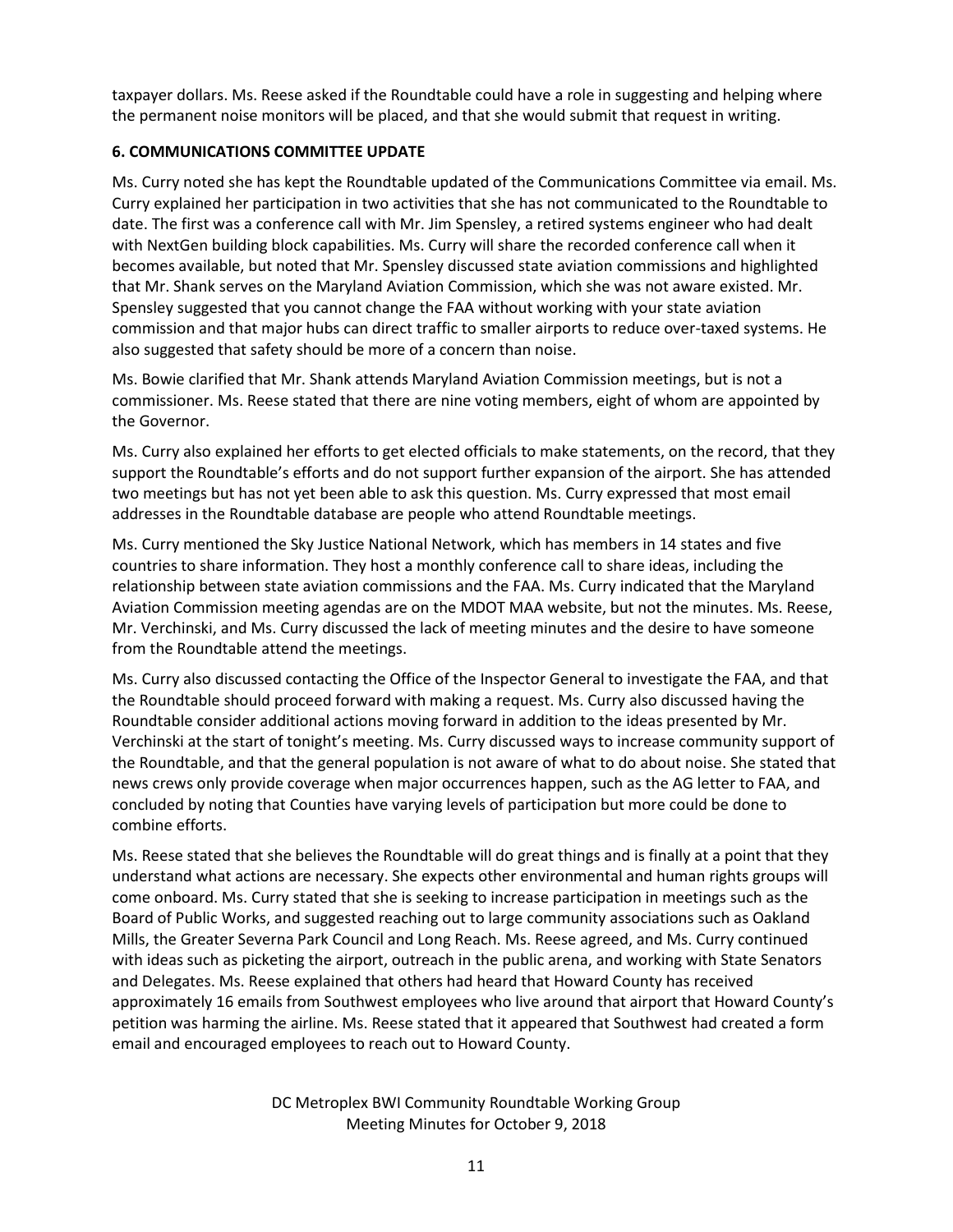Mr. Richardson clarified that Ms. Reese's statement was incorrect and noted at the BPW meeting testimony he explained that the cause of the issues at BWI Marshall is the FAA's changes to procedures in and out of the airport. Mr. Richardson stated that Southwest's total daily flight operations have not increased by much, if any, since implementation of the Metroplex program. Mr. Richardson recognized the frustrations of the Roundtable but stated that turning against the airport and by extension its tenants does not serve the Roundtable's interests or achieving its ultimate goal. Ms. Reese stated that the focus should be on the FAA and changing the procedures. Mr. Verchinski disagreed and stated that the FAA has not been responsive for two years, and that not letting BWI Marshall expand is the Roundtable's only pressure point. Mr. Richardson stated that he believes that position is a minority position within Maryland, and that Southwest's number one request from people who live in Maryland is for Southwest to offer more flights to more destinations.

Ms. Reese asked if Southwest was pursuing operations from Martin State Airport, to which Mr. Richardson replied that no commercial services exist there and he doesn't see that ever changing. Mr. Harrell suggested that Southwest could set an example by flying higher, to which Mr. Richardson stated that Southwest does want to fly higher and is on record stating so, but that FAA designs the procedures and manages the airspace. Mr. Richardson said he was pleased with the progress of the PBN Working Group in meetings it had in April and June, but that he believes the State's petition and the recent lawsuit in the D.C. Circuit have changed things. Mr. Richardson stated that noise issues have been around since the 1970's and 1980's and have occurred throughout the country. Mr. Richardson stated his belief that, based on his experiences, the most effective way to influence the FAA is the local airport, lead airline and the community to all work together and that working against each other is an imprudent and ineffective strategy to mitigate noise concerns.

Mr. Richardson stated that he believes that the Roundtable erred in many of its public interactions with FAA professionals, and that the Roundtable was rude and condescending to FAA attendees in past meetings, which may have had a negative impact on their work and priorities. Mr. Richardson believes that may have led to some delays in the FAA's work. He also stated that he believes the MDOT MAA is working in good faith and that good progress was made until April and June. Ms. Reese asked to confirm that Mr. Richardson stated at the BPW meeting that he had said he thought the petition was a bad idea. Mr. Richardson confirmed.

Mr. Chancellor asked Mr. Richardson about the five gates. Mr. Richardson clarified that the project under consideration relates to baggage handling operations, and confirmed that upon completion in 2020 that BWI Marshall will have an additional five gates available for use but a net gain of zero as the baggage project will force the closure of five gates for an extended period of time. Mr. Chancellor discussed induced demand, to which Mr. Richardson responded that BWI Marshall's International Terminal, completed in 1995, only recently reached capacity. Ms. Reese brought up fuel incentives. Mr. Richardson stated that the current project is being pursued to address baggage handling, and he could not predict future growth or factors that may inhibit it. Ms. Reese stated that the Roundtable wants to work with Southwest, and Mr. Richardson indicated his willingness to meet with the Roundtable leaders. Mr. Richardson pointed out that the argument of Comptroller Franchot at the Board of Public Works meeting was challenged at that meeting, in that the baggage handling project was not of material interest of the FAA. Mr. Richardson stated that Southwest had expressed concerns about the Metroplex process to the FAA and those concerns were made public in the Baltimore Sun in 2014.

*\*Note: The 2014 Article in the Baltimore Sun regarding Southwest Airlines concerns regarding the DC Metroplex referenced by Mr. Richardson can be found at:*

*<https://www.baltimoresun.com/business/bs-bz-bwi-descent-technology-20141125-story.html>*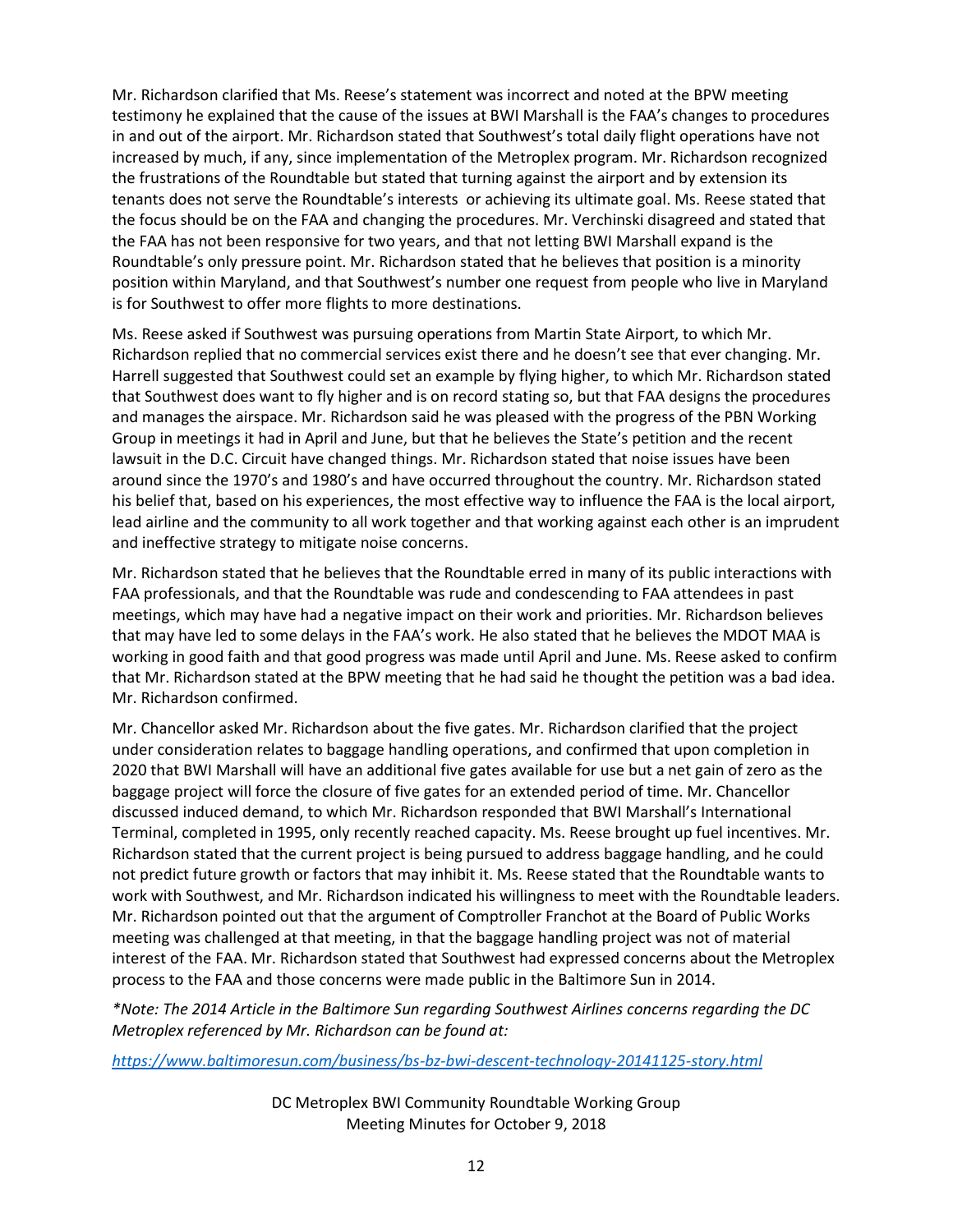Ms. Curry asked for clarification of communications between Mr. David Lee from Howard County and Mr. Richardson, and asked to understand why Southwest desired support from Howard County. Mr. Richardson stated that Southwest and the airport contribute billions of dollars annually and over 25,000 jobs to the State's economy and that the airport's construction projects are unrelated to NextGen. Mr. Richardson stated further that it is not the NextGen technology that is the problem, but is instead the Metroplex re-design of flight paths, and that the new flight procedures in place do not save fuel for Southwest.

Mr. Brasher noted the Roundtable made it clear to the FAA that the Roundtable's primary concerns are with aircraft flying at low altitudes in concentrated flight paths and that thus far the FAA has failed to these issues. He explained that the action taken by the State and the Attorney General against the FAA is intended to pressure the FAA to take action because in the past the FAA has failed to do so. Mr. Brasher highlighted that the Roundtable members do not have personal animosity against the FAA and consider them as professionals, but did not appreciate when FAA representatives would not acknowledge they received letters from the Roundtable dealing their requests. Mr. Brasher concluded by noting that he understands the Roundtable could have perhaps taken a more constructive approach in dealing with the FAA, but the FAA has not entertained the Roundtable's concerns and as such, that has driven the Roundtable's current approach. Mr. Richardson responded he understood Mr. Brasher's frustration, but believes that the lack of progress on action from the FAA since the April Roundtable meeting is attributable to the risk to the FAA stemming from the State's legal action as well as the harshness of interactions between the FAA and Roundtable members.

# **7. UPDATE FROM MONTGOMERY COUNTY QUIET SKIES COALITION (MCQSC)**

Ms. Reese invited Ms. Anne Hollander of the MCQSC to provide an update, but Ms. Hollander noted the substantive points had already been discussed.

# **8. ROUNDTABLE DISCUSSION**

### *Airnoise.io*

Ms. Barbra Deckert reported that in the nine weeks since launch at BWI Marshall, Airnoise.io users have filed in excess of 45,800 complaints as of the afternoon of October 9, 2018 at the rate of approximately 1,000 complaints per-day. Ms. Deckert invited others to use Airnoise.io, and emphasized the importance of demonstrating public interest on this topic. Ms. Deckert submits a weekly screenshot of her personal statistics and digest to approximately 50 representatives. Ms. Deckert indicated she looks forward to seeing the increase in noise complaints in the MDOT MAA Quarterly Noise Report. Ms. Deckert is not aware of the number of Airnoise.io users, but noted that the service costs \$5 per month plus additional cost for the use of a 'clicker'.

### *Schedule next meeting*

Ms. Reese proposed the next Roundtable meeting occur during the first week of December, which would allow FAA participation. Ms. Bowie noted she had discussed December 4, 2018 with Ms. Reese as a potential meeting date. Ms. Reese and Mr. Chancellor agreed the next meeting would be scheduled for December 4, 2018.

### *Other steps moving forward*

Mr. Verchinski listed his suggestions for moving forward for discussion, which included:

- Reestablishing the Maryland Airplane Noise Legislative Committee
- Seeking the endorsement of large homeowner's associations (HOA's) for Roundtable actions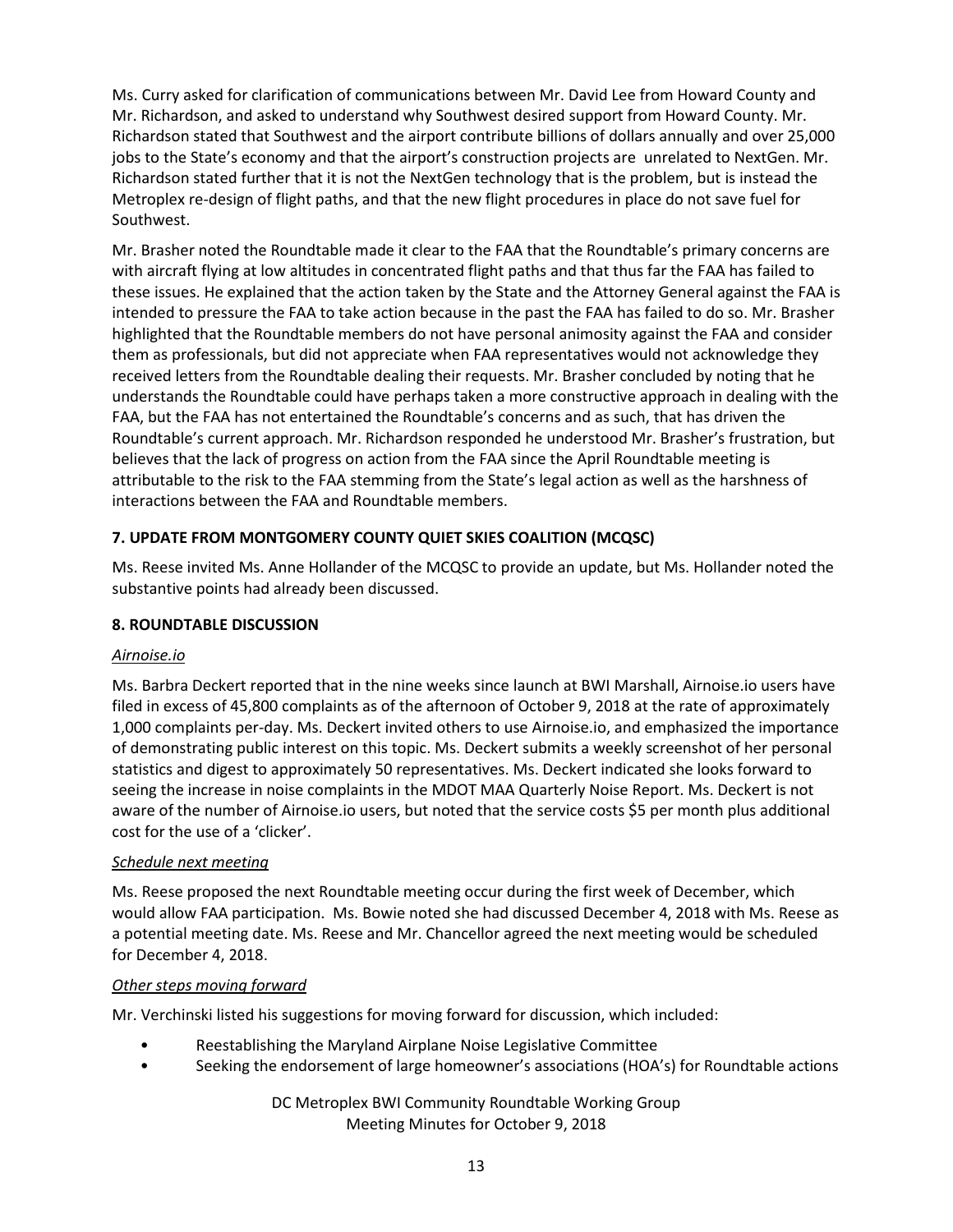- Picketing BWI Marshall
- Holding meetings with Southwest Airlines
- Suggesting noise riders to appropriations bills
- Asking Congress to request a GAO report on NextGen airplane noise
- Requesting the FAA Inspector General look into NextGen aircraft noise at the request of **Congress**
- Have a representative from the Roundtable attend Maryland Aviation Commission meetings and speak out as appropriate

Ms. Curry requested that the next meeting include discussion of these items.

### **9. PUBLIC COMMENT**

**Mr. Mark Peterson** of Elkridge stated that FAA could design NextGen procedures and that the airlines could then veto them as he understood the airlines have veto authority on proposed procedure changes. Mr. Peterson noted that he enjoyed airplanes and noted the specific examples of aircraft he observed during Fleet Week, such as the F-18 Hornet, but that none of those aircraft regularly fly over his home in a residential area. Mr. Peterson concluded by highlighting the \$35 million for terminal expansion as well as \$50 million for maintenance hangar improvement at BWI Marshall is being financed by Maryland State taxpayer funds, and suggested that perhaps providing that combined sum of \$85 million directly to Southwest Airlines could be used as an incentive for Southwest to abandon operations at BWI Marshall.

**Mr. Jimmy Pleasant** of Ellicott City noted that in 2015 departures began using NextGen and that the FAA decided to do a noise transfer to aircraft to the TERPZ 6 departure procedure, which should not have been done. Mr. Pleasant noted the increase in operations of 5,000 per year and that Southwest could ship some flights to Cincinnati.

**Mr. Ron Pusloskie** of Severn stated that he has been involved in noise issues since 1988, including previous Part 150 Studies. He stated that the Part 150 process does not include community input. Mr. Pusloskie discussed Stage 2 and Stage 3 aircraft and departure turns that have not decreased. A noise monitor was located at his residence in Elmhurst for a year and none of the data was subsequently used. Mr. Pusloskie provided examples of monthly east flow operations as high as 70 percent in September of 2018. Mr. Pusloskie discussed the April meeting, and noted that previous meetings were advertised but that does not appear to be happening now. Mr. Pusloskie compared his experiences with the current experiences of other Roundtable members and noted that neither the FAA or MDOT MAA has provided sufficient answers regarding noise issues at BWI Marshall.

**Mr. Richard Wissing** of Columbia noted that Governor Hogan's position on expansion of BWI is known, but inquired as to whether or not Ben Jealous had made his position known on the issue. Ms. Reese indicated she did not know but had tried to reach out to his campaign. Ms. Curry indicated she had a conversation with him at a District 33 meeting and she believes he is supportive on the issue of airport noise. Mr. Wissing asked whether anyone had suggested to Mr. Jealous to include the issue in campaign messaging, to which Ms. Curry noted that most discussion has been about overdevelopment and schools and airport noise is not getting enough press. Mr. Wissing noted that considering Mr. Jealous' status as an underdog he may be happy to endorse a position that differs from Governor Hogan.

**Ms. Julie McQuie** of Ellicott City thanked Mr. Howard Johnson for his efforts on the Roundtable, as well as Howard County. Ms. McQuie noted the interference of activities such as tv, radio, sleep, and being outdoors in and around her home in Ellicott City. Ms. McQuie noted that she was disappointed in Southwest for instructing employees to send petitions to Howard County. She noted her depressed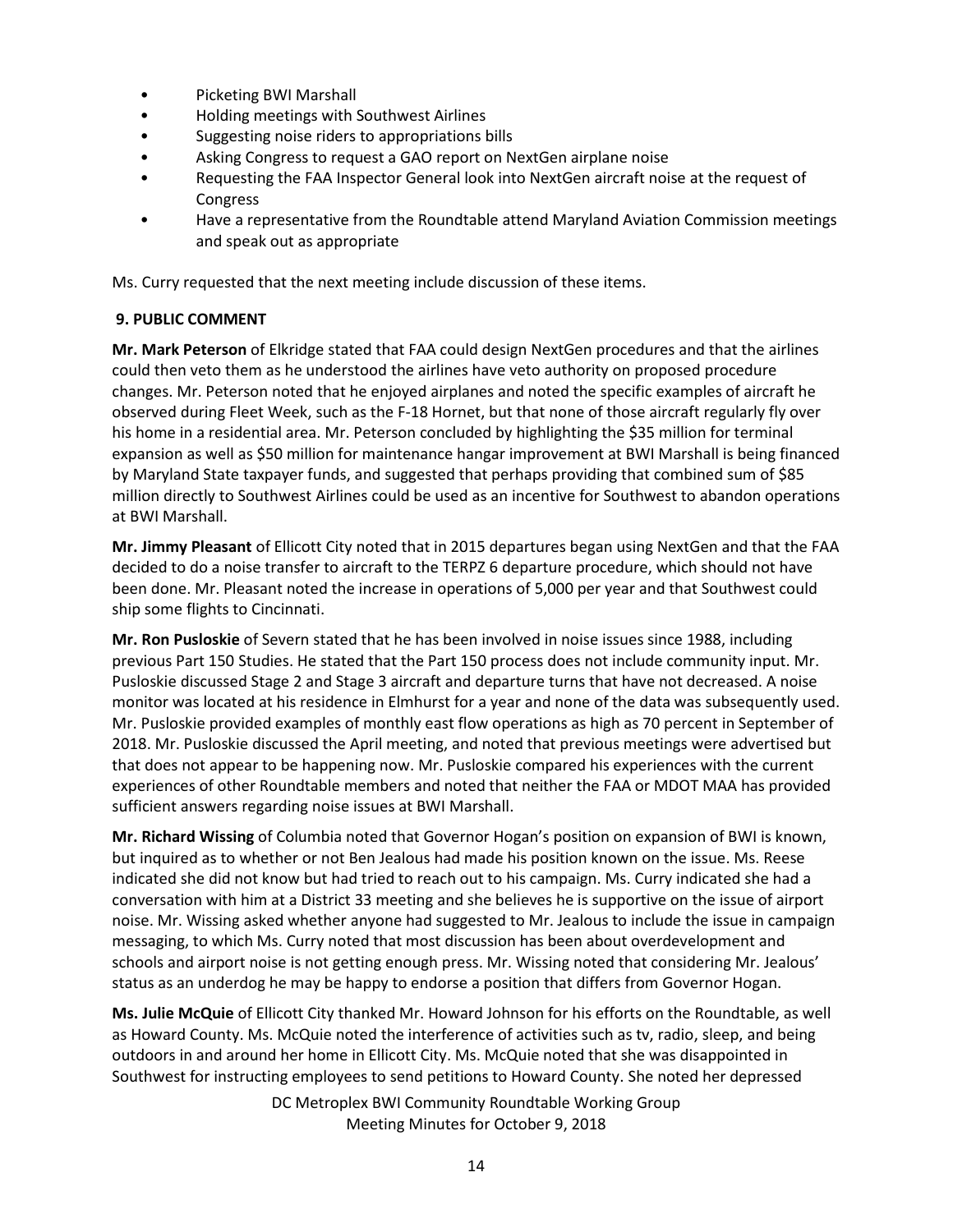property value and that Howard County represents her as a citizen. Ms. McQuie and Mr. Richardson engaged in discussions about Mr. Richardson's prior comments.

**Mr. Sunil Misra** of Owen Mills noted he likened NextGen to corrupt 1850s railroads that bribed their way into getting land. Mr. Misra expressed his disappointment that he is unable to do his research as a behaviorist because of Southwest airline's policy. He described the intermittent schedule of operations as intermittent punishment or intermittent abuse that leads to cardiovascular disease, heart attacks, strokes, anxiety disorders, depression and mood disorders. Mr. Misra also noted his frustration that the home and peaceful environment he worked hard to attain, specifically for his son with medical concerns, has been stolen from him due to aircraft noise and feels his family is being driven out of their home due to the inefficiencies of NextGen. Mr. Misra concluded by noting he felt he had been given the run around by the MDOT MAA and the FAA for years with regards to aircraft noise at BWI Marshall, and requested the Roundtable do a better job of messaging concerns about aircraft noise to communities as currently he does not believe the Roundtable's messaging has been effective.

**Ms. Laura Donovan** of Glen Burnie inquired as to the role of Mr. Richardson. Mr. Richardson responded he is an attorney for Southwest Airlines. Ms. Donovan explained she was surprised by Mr. Richardson's opinion that the Roundtable had been rude to the FAA, as it was her impression the FAA has been equally as rude and hostile towards the Roundtable. Ms. Donovan expressed that FAA's decisions have affected our health and home values. Ms. Donovan concluded by noting that most of her other questions had been answered.

**Mr. Shizhong Han** of Clarksville asked what actions FAA can take to relieve suffering, and what actions could be taken to motivate more people get involved to oppose the FAA's implementation of NextGen. Ms. Reese noted that many good points were raised this evening, including blanket emails, and emails to community associations. Ms. Reese indicated the Roundtable's desire to get the MDOT MAA to bring solutions to the table.

**Ms. Barbra Deckert** of Elkridge reminded attendees to file noise complaints via Airnoise.io, and Ms. Reese reminded attendees to vote. Mr. Misra inquired as to the activities of the MDOT MAA noise abatement team. Mr. Misra suggested the Roundtable obtain noise complaints from FAA. Mr. Chancellor noted that Mr. Harrell has been working with MDOT MAA on the noise monitoring system, and that perhaps Mr. Harrell and Mr. Misra could discuss the noise monitoring system and noise complaints.

**Mr. Michael Bahr** of Hanover stated that he first became acquainted with NextGen was in August of 2017 and that there has long been discussion of reaching out to the community, which does not seem to have happened. Mr. Bahr expressed that previous MDOT MAA efforts associated with Stage 2 aircraft phaseout and direct communications represented the MDOT MAA doing their job, and that is not happening now. Mr. Bahr expressed his frustration that the MDOT MAA has not stopped airlines from flying MD-88s, and that aircraft are not following the prescribed noise abatement procedures and continue to fly at lower altitudes. Mr. Bahr expressed frustration that flights continue to occur later in the evening and earlier in the morning, and that the MDOT MAA should be representing the interests of the public.

**Ms. Tawanda Lovett** of Columbia noted she lives between the SARLY and WONCE navigational points and that the issue of noise created by NextGen has been ongoing for some time and is now gaining momentum. However, she noted that the conversation is focused on noise but not structural and foundation issues and aircraft lighting intruding into homes.

Ms. Donovan inquired as to whether a congressional hearing could be help. Mr. Girard responded that would be up to the legislature.